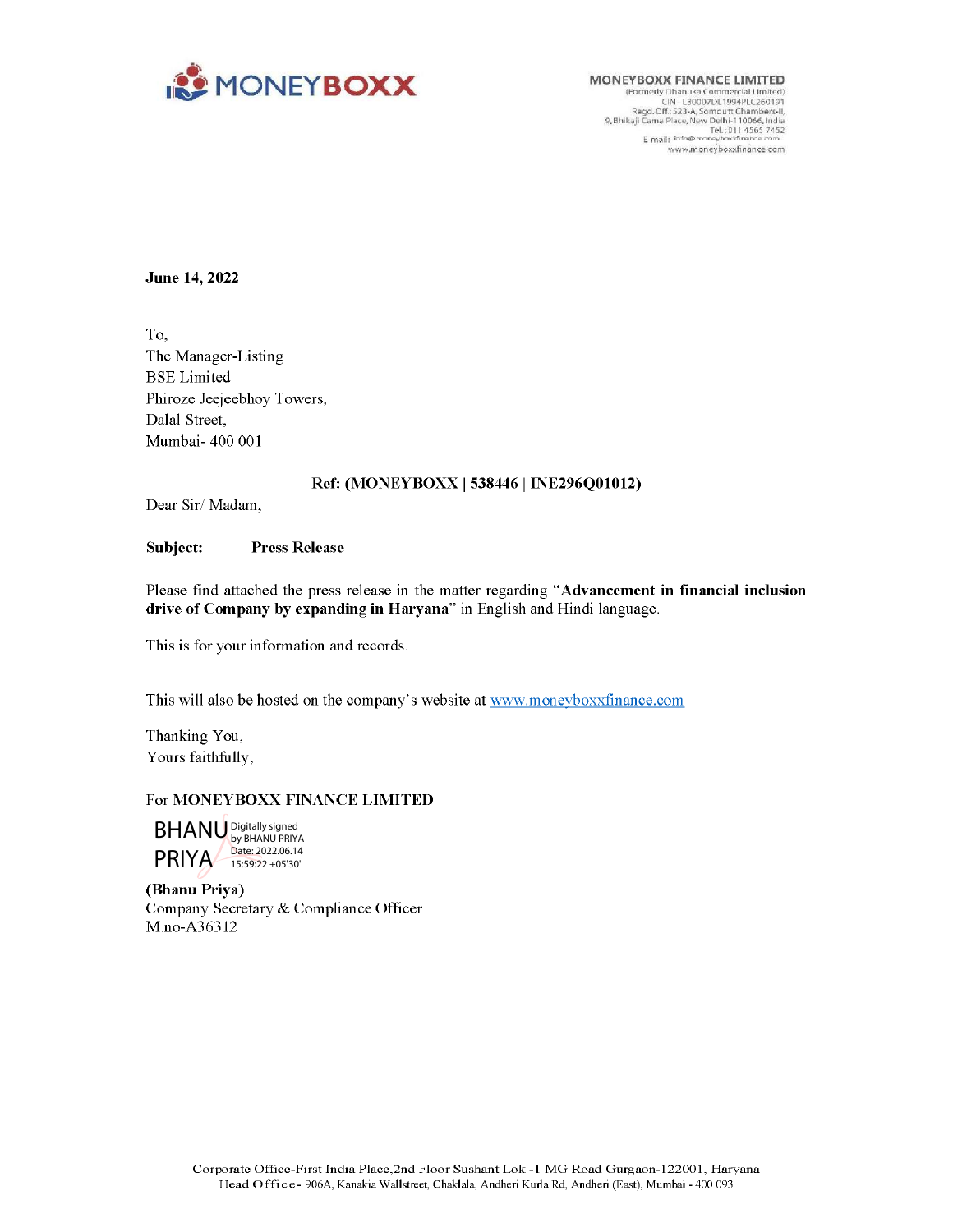

# Moneyboxx Finance advances its financial inclusion drive by expanding in Haryana

Haryana, June 14, 2022: Moneyboxx Finance Limited (Moneyboxx) — a BSE-listed NBFC that provides small-ticket business loans to micro and small enterprises in Tier-Il and Tie-lll cities — has opened a new branch in Haryana. Moneyboxx now has a 31-branch network in five states — Rajasthan, Punjab, Haryana, Madhya Pradesh, and Uttar Pradesh. The Company plans to strengthen its presence and customer reach by doubling its branch network to 60 and build AUM of over INR 400 crores by FY23.

The new branches will address the unmet credit needs of underserved micro enterprises. Moneyboxx drives financial inclusion by providing credit for income generation to underserved micro enterprises in Tier-Il and Tier-Ill regions in India. Since its inception, Moneyboxx has transformed lives of more than 16,000 borrowers with cumulative disbursements of over INR 216 crores up to May' 22.

Commenting on the recent branch expansion, Mr. Mayur Modi, Co-founder, Moneyboxx Finance Ltd said, "Opening of the Yamunanagar branch will bolster our commitment to provide credit services to the underserved section of borrowers in underserved markets. This is a step forward in broadening our horizon and the commitment towards small businesses to enable financial inclusion. As the market in Haryana is witnessing rapid growth, we will help borrowers to avail both secured and unsecured loans and try to bridge the currently existing credit gap. Our robust, highly scalable business model is powered by digital process and risk analytics, backed by solid branch unit economics with low Capex and operating costs."

The Company is supported by 19 lenders and raised INR 20.77 crore equity in June 2022 after INR 14.42 crore equity raised in December 2021. AUM crossed INR 120 crore milestone in March 2022 and the Company plans to reach AUM of over INR 400 crores by FY23.

## About Moneyboxx Finance Limited

Beginning operations under its new ownership and management in February 2019, Moneyboxx currently has 31 branches spread across five states — Rajasthan, Punjab, Haryana, Madhya Pradesh, and Uttar Pradesh. Moneyboxx provides unsecured and secured business loans ranging from INR 70,000 to INR 700,000 to individual borrowers for income generation purposes (livestock, kiranas, traders as well as micro-manufacturers in Tier-Ill cities and beyond places).

#### New Branch Office address:

Atiti Chowk, 2<sup>nd</sup> Floor, Above HDFC Bank, Yamunanagar, Haryana - 133103.

#### Disclaimer:

This document may contain certain forward-looking statements. These statements include descriptions regarding the intent, belief or current expectations of the Company or its directors and officers with respect to the results of operations and financial condition of the Company. Such forward-looking statements are not guarantees of future performance and involve risks and uncertainties, and actual results may differ from those in such forward-looking statements as a result of various factors and assumptions which the Company believes to be reasonable considering its operating experience in recent years. The Company does not undertake to revise any forward-looking statement that may be made from time to time by or on behalf of the Company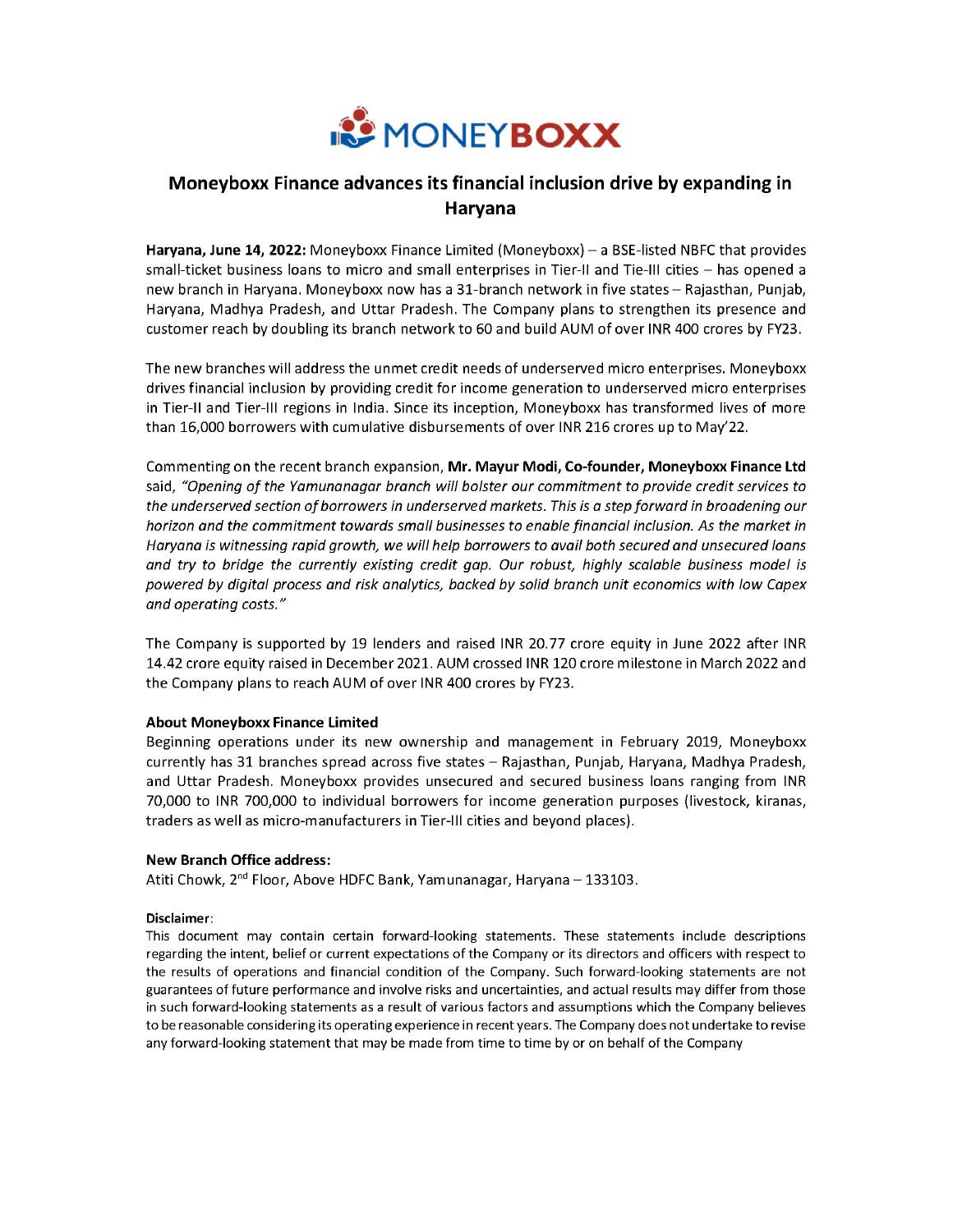

## मनीबॉक्स फाइनैंस ने हरियाणा में विस्तार के साथ अपने वित्तीय समावेशन अभियान को दी नई गति

हरियाणा, 14 जून, 2022: बीएसई पर सूचीबद्ध नॉन–बैंकिंग फाइनैंस कंपनी मनीबॉक्स फाइनैंस लिमिटेड (मनीबॉक्स) जो दूसरे एवं तीसरे स्तर के शहरों और छोटे नगरों में लघू एवं छोटे उद्यमों को सूक्ष्म ऋण उपलब्ध कराती है, ने हरियाणा में नई शाखा खोली है। मनीबॉक्स की अब पांच राज्यों– राजस्थान, हरियाणा, पंजाब, मध्य प्रदेश और उत्तरप्रदेश में 31 शाखाएं हैं। कंपनी ने वित्तीय वर्ष 23 तक अपनी शाखाओं के नेटवर्क को दोगूना कर 60 तक पहुंचाने तथा रु 400 करोड़ का एयूएम बनाने का लक्ष्य रखा है।

नई शाखाएं उन सूक्ष्म उद्यमों की ऋण संबंधी जरूरतों को पूरा करेंगी जो आज भी इन सुविधाओं से वंचित हैं। मनीबॉक्स भारत के दूसरे एवं तीसरे स्तर के शहरों में सूक्ष्म उद्यमों को आय सृजन के अवसर उपलब्ध कराने के लिए ऋण देकर वित्तीय समावेशन को प्रोत्साहित करती है। अपनी शुरूआत के बाद से मनीबॉक्स मई 2022 तक रु 216 करोड़ से अधिक का कुल ऋण वितरण कर 16,000 से अधिक लोगों को लाभान्वित कर चुकी है।

हाल ही में अपनी शाखाओं के विस्तार पर बात करते हुए श्री मयूर मो**दी, सह-संस्थापक, मनीबॉक्स** फाइनैंस लिमिटेड ने कहा, *''यमुनानगर शाखा की ओपनिंग ऋण सुविधाओं से वंचित वर्गों को ऋण* सुविधाएं उपलब्ध कराने की हमारी प्रतिबद्धता को दर्शाती है। हरियाणा का बाज़ार तेज़ी से विकसित हो ँ रहा है, ऐसे में हम ऋण लेने वालों को सुरक्षित एवं असुरक्षित ऋण प्राप्त करने में मदद करते रहेंग,<br>और साथ ही इस क्षेत्र में मौजूद खामियों को दूर करने के लिए निरंतर प्रयासरत रहेंगे। हमारा सशक्त एवं बड़े पैमाने का बिज़नेस मॉंडल डिजिटल प्रक्रिया एवं जोखिम विश्लेषण से पावर्ड है, जो कम कैंपेक्स और संचालन लागत के साथ शाखाओं के मजबूत नेटवर्क पर काम करता है।''

जून 2022 में कंपनी को 19 ऋणदाताओं का सहयोग मिला और कंपनी रु 20.77 करोड़ की इक्विटी जुटाने में सफल रही। इससे पहले दिसम्बर 2021 में कंपनी ने रु 14.41 करोड़ की इक्विटी जुटाई थी। मार्च 2022 में कंपनी का एयूएम रु 120 करोड़ की उपलब्धि को पार कर गया। कंपनी ने वित्तीय वर्ष 23 तक रु 400 करोड़ से अधिक एयुएम तक पहुंचने की योजना बनाई है।

## मनीबॉक्स फाइनैंस लिमिटेड के बारे में

मनीबॉक्स ने फरवरी 2019 में नए स्वामित्व और प्रबन्धन के तहत अपना संचालन शूरू किया, वर्तमान में देश के पांच राज्यों– राजस्थान, पंजाब, हरियाणा, मध्यप्रदेश और उत्तर प्रदेश में इनकी 31 शाखाएं हैं। मनीबॉक्स फाइनैंस छोटे उद्यमों (तीसरे स्तर के शहरों एवं छोटे नगरों में लाईवस्टॉक, किराना, रीटेलरों, छोटे निर्माताओं) को छोटे ऋण देता है। ये ऋण रु 70,000 से 7,00,000 की रेंज में दिए जाते हैं।

नई शाखा के कार्यालय का पताः अतिति चौक, दूसरी मंज़िल, एचडीएफसी बैंक के उपर, यमुनानगर, हरियाणा– 133103

#### Disclaimer:

This document may contain certain forward-looking statements. These statements include descriptions regarding the intent, belief or current expectations of the Company or its directors and officers with respect to the results of operations and financial condition of the Company. Such forward-looking statements are not guarantees of future performance and involve risks and uncertainties, and actual results may differ from those in such forward-looking statements as a result of various factors and assumptions which the Company believes